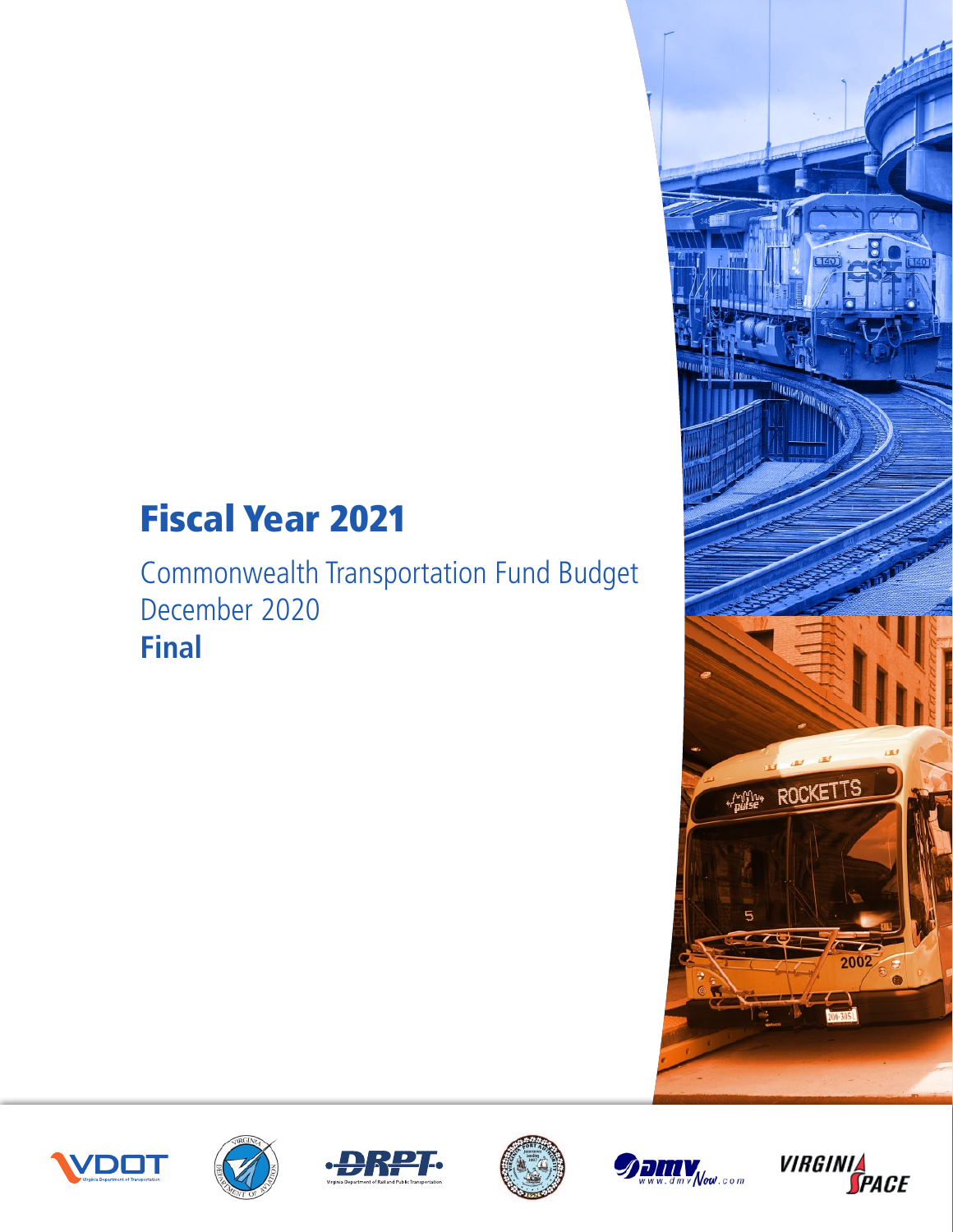#### **Virginia Department of Transportation**

Budget and Funds Management Division

1221 E. Broad Street, 4th Floor

Richmond, VA 23219

Telephone: (804) 225-3552

Internet Address: http://www.virginiadot.org/projects/reports-budget.asp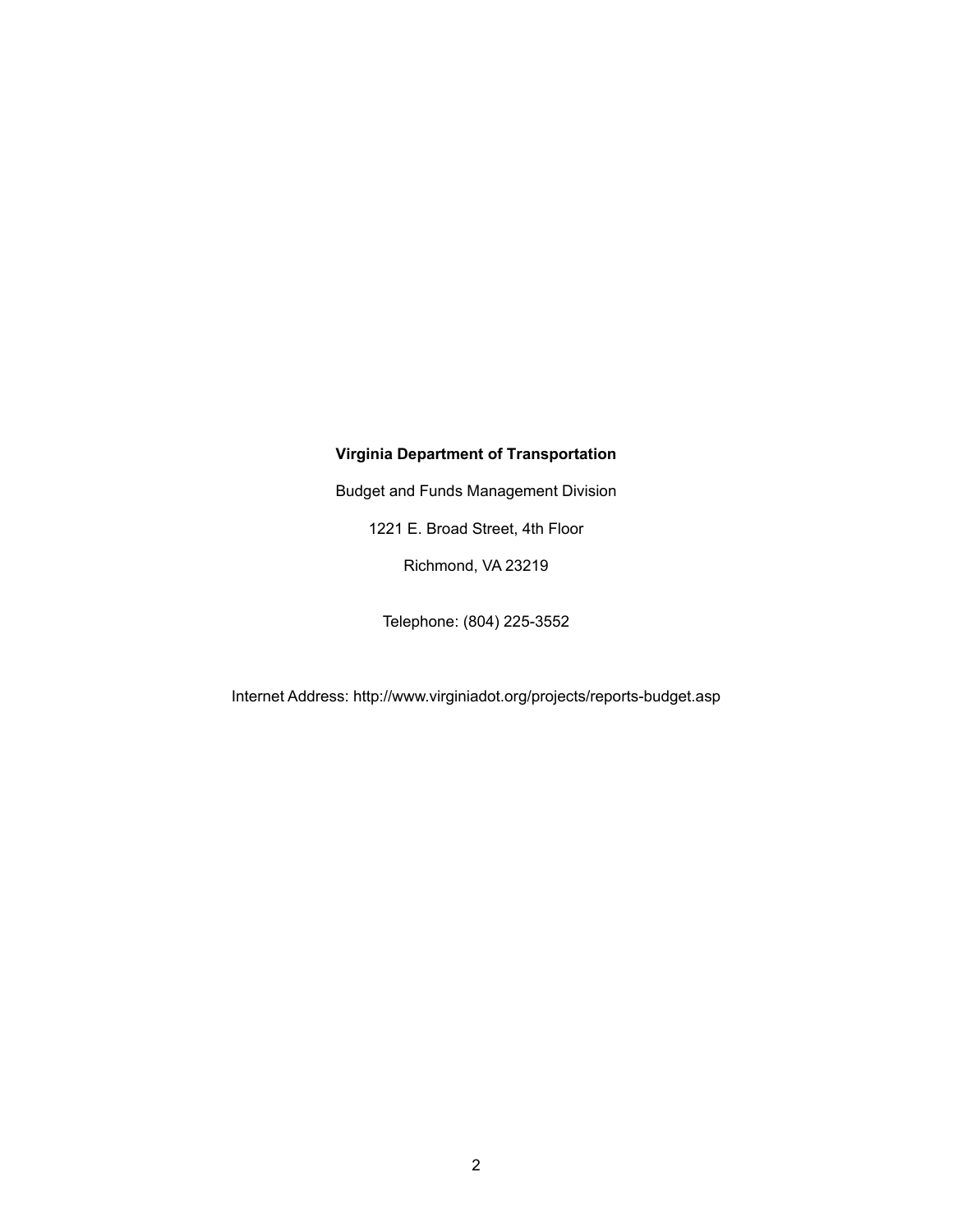### Table of Contents

| <b>Commonwealth Transportation Fund Revenues</b>                  |  |
|-------------------------------------------------------------------|--|
| <b>Commonwealth Transportation Fund Recommended Distributions</b> |  |
| <b>Summary of Revenues</b>                                        |  |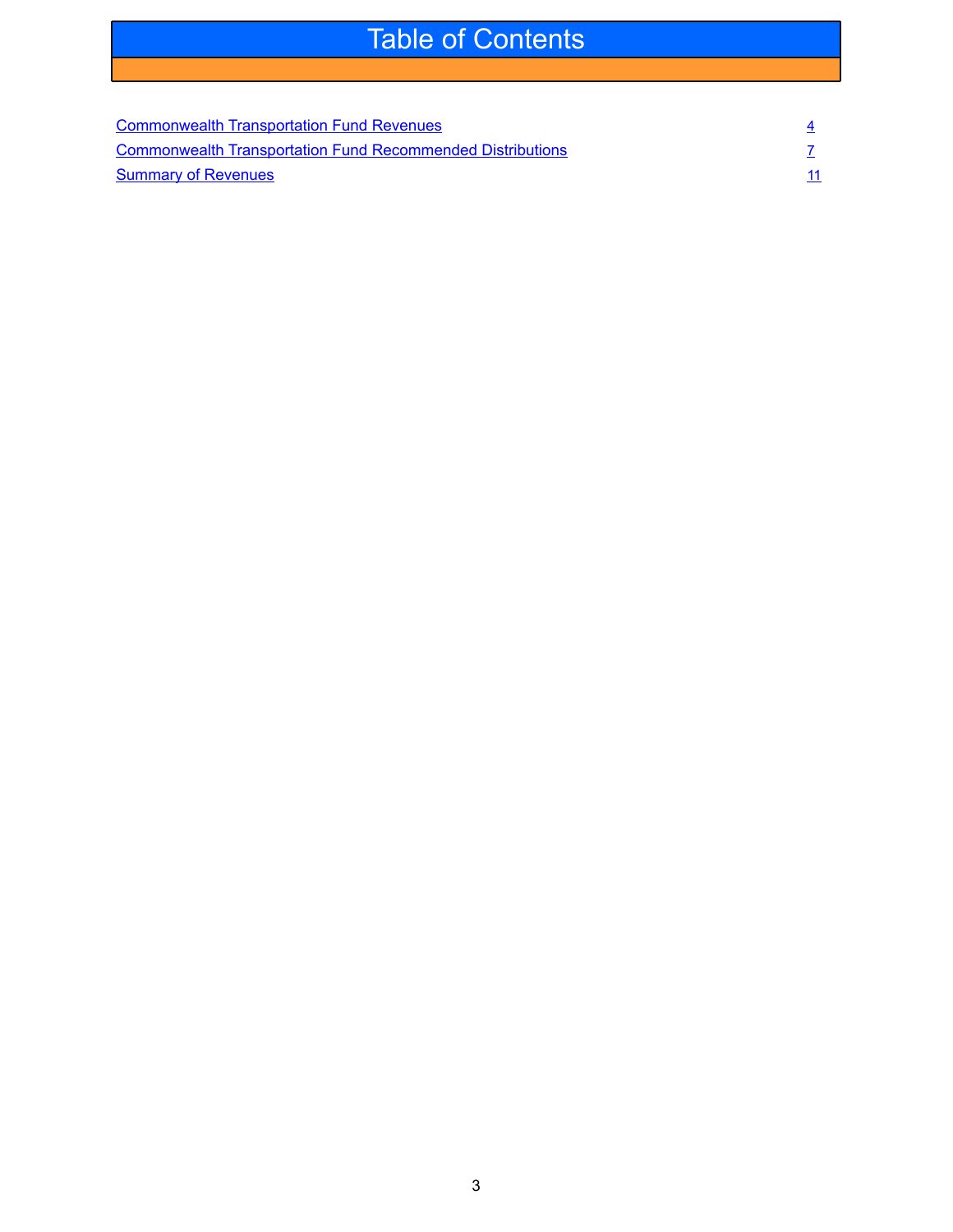<span id="page-3-0"></span>During its 2020 session, the Virginia General Assembly enacted the Governor's Omnibus Transportation Bill, Chapter 1230 (House Bill 1414), which revised the composition of and increased available revenues for transportation funding in the Commonwealth. Under Chapter 1230, the Commonwealth Transportation Fund (CTF) serves as the fund to which all transportation revenues are deposited and then distributed to programs and funds. These transportation revenues include: (i) motor vehicles fuels taxes and road taxes for diesel fuel; (ii) vehicle registration fees; (iii) highway use fee; (iv) 0.5% statewide sales and use tax; (v) 0.3% statewide sale and use tax for transportation; (vi) 4.15% percent motor vehicles sales and use tax; (vii) motor vehicle rental tax (10 percent of gross proceeds from rentals for most passenger vehicles); (viii) \$0.03 of the \$0.25 per \$100 of assessed value of the statewide recordation tax; (ix) tax on liquid alternative fuel, set at the rate for gasoline; (x) International Registration Plan fees; and (xi) onethird of the revenue from insurance premium taxes.

Chapter 1230 also amends the allocation of funds. Before funds are distributed between the Transportation Trust Fund and the Highway Maintenance and Operating Fund ("HMO Fund"), (i) \$40 million annually will be deposited into the Route 58 Corridor Development Fund; (ii) \$40 million annually will be deposited into the Northern Virginia Transportation District Fund; and (iii) \$80 million annually (as adjusted annually based on changes in consumer price index for urban consumers) will be deposited into the Special Structure Fund. Enactment Clause 11 of Chapter 1230 provides the Commonwealth Transportation Board the ability to take actions deemed necessary in fiscal years 2021, 2022, and 2023 to ensure funds for modal programs and the highway maintenance and operating fund are at least equal to the amounts provided for in the six-year financial plan for the Commonwealth Transportation Fund as in effect on January 1, 2020.

Toll revenue and concession payments to the Commonwealth under the Public-Private Transportation Act of 1995 also would be deposited to the Commonwealth Transportation Fund and allocated to the Transportation Trust Fund (for defined purposes and not available for further distribution). Interest, dividends, and appreciation accrued to the Transportation Trust Fund or the HMO Fund also would be allocated to the Commonwealth Transportation Fund and distributed two-thirds to the Virginia Transportation Infrastructure Bank and one-third to the Transportation Partnership Opportunity Fund.

The remaining funds in the Commonwealth Transportation Fund are allocated 51% to the HMO Fund and 49% to the Transportation Trust Fund. Chapter 1230 directs the following distribution of funds from the Transportation Trust Fund: (i) 53% for construction programs; (ii) 23% to the Commonwealth Mass Transit Fund; (iii) 7.5% to the Commonwealth Rail Fund; (iv) 2.5% to the Commonwealth Port Fund; (v) 1.5% to the Commonwealth Aviation Fund; (vi) 1% to the Commonwealth Space Flight Fund; (vii) 10.5% to the Priority Transportation Fund; and (viii) 1% to the Department of Motor Vehicles. Enactment Clause 11 of Chapter 1230 also allows the Commonwealth Transportation Board to take actions deemed necessary in fiscal years 2021, 2022, and 2023 to ensure appropriate coverage ratios for any outstanding debt backed by the Transportation Trust Fund.

The Fiscal Year 2021 budget for the CTF identifies the estimated revenues and the distribution of the revenues to the related transportation agencies and programs. It is based on the interim state revenue forecast from August 2020 and estimated federal funding. The budget also applies the flexibility granted in Enactment Clause 11 to continue expectations across transportation agencies. The percentages for CTF and TTF distribution are effective in Fiscal Year 2024. The CTF Budget for FY 2021 totals \$7,820,904,839, a 8.8% increase from the FY 2020 Budget of \$7,187,404,541.

The CTF receives revenues from dedicated state and federal sources. The major state revenues are based on Virginia's official revenue forecast developed by the Department of Taxation. The federal revenues from the Federal Highway Administration and the Federal Transit Administration are estimated by the Virginia Department of Transportation (VDOT) and the Virginia Department of Rail and Public Transportation (DRPT). Revenues provided are also from funds collected for regional transportation improvements in Northern Virginia, Hampton Roads, and Central Virginia. These funds are dedicated to the efforts of the Northern Virginia Transportation Authority, Central Virginia Transportation Authority, and the Hampton Roads Transportation Accountability Commission.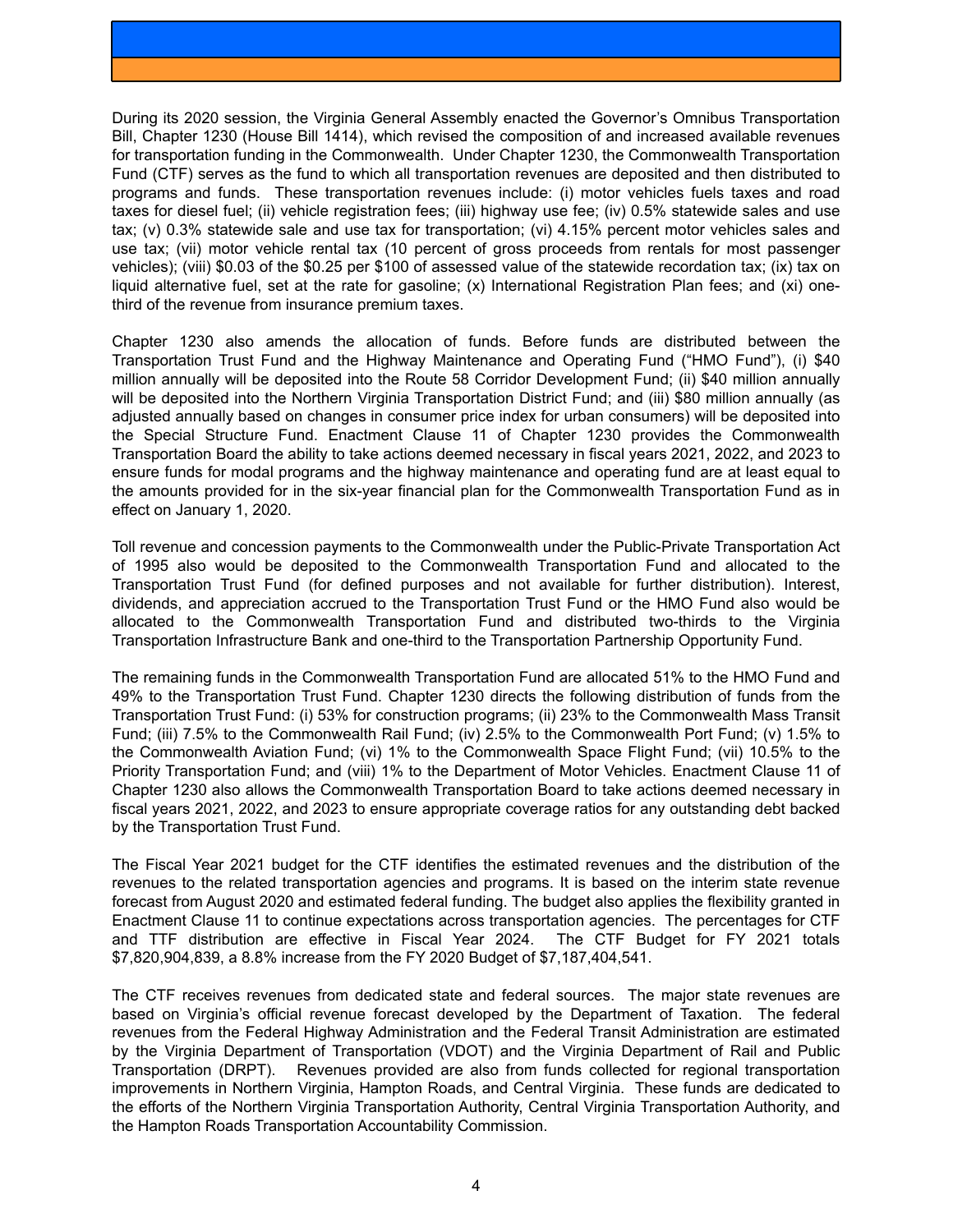



| Commonwealth Transportation Fund                                    | \$<br>3,864,213,900 |
|---------------------------------------------------------------------|---------------------|
| Other Revenue to the Highway Maintenance and Operating Fund         | 46,331,334          |
| Other Revenue to the Transportation Trust Fund                      | 1,660,827,648       |
| <b>Federal Fund</b>                                                 | 1,153,281,303       |
| <b>Priority Transportation Fund</b>                                 | 49,122,654          |
| Interstate 81 Corridor Improvement Fund                             | 55,100,000          |
| Fuel Tax Revenue for Highway Construction District Grant<br>Program | 92,000,000          |
| <b>Bonds</b>                                                        | 148,000,000         |
| <b>Total Operating Revenues</b>                                     | 7,068,876,839       |
| Pass Through Revenues                                               |                     |
| <b>WMATA Capital Fund</b>                                           | 141,228,000         |
| Central Virginia Transportation Fund                                | 136,900,000         |
| Northern Virginia Transportation Authority Fund                     | 265,900,000         |
| Hampton Roads Transportation Fund                                   | 181,900,000         |
| Hampton Roads Regional Transit Fund                                 | 26,100,000          |
| <b>Subtotal</b>                                                     | 752,028,000         |
| <b>TOTAL</b>                                                        | \$<br>7,820,904,839 |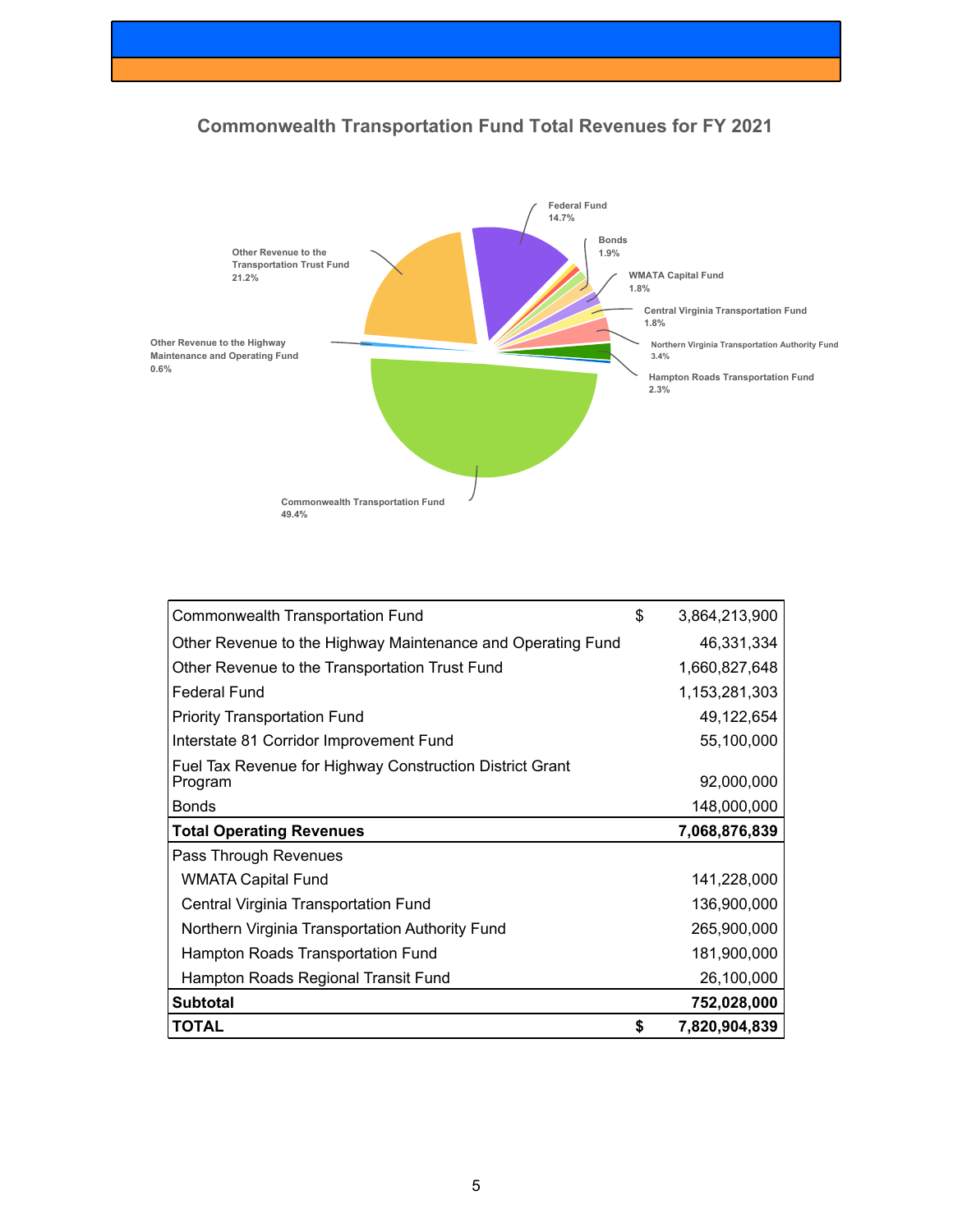The revenues are dedicated to specific funds within the CTF. After certain distributions required by the Code of Virginia, the remaining funds in the CTF are allocated 51% to the Highway Maintenance and Operating Fund (HMOF) and 49% to the Transportation Trust Fund. Chapter 1230 directs the following distribution of funds from the Transportation Trust Fund: (i) 53% for construction programs; (ii) 23% to the Commonwealth Mass Transit Fund; (iii) 7.5% to the Commonwealth Rail Fund; (iv) 2.5% to the Commonwealth Port Fund; (v) 1.5% to the Commonwealth Aviation Fund; (vi) 1% to the Commonwealth Space Flight Fund; (vii) 10.5% to the Priority Transportation Fund; and (viii) 1% to the Department of Motor Vehicles.

The revenues for the HMOF support highway maintenance, operations and administration. The Priority Transportation Fund (PTF) revenues are dedicated to debt service on the Commonwealth of Virginia Transportation Capital Projects Revenue Bonds. The Commonwealth Transportation Board can also use the Fund to facilitate the financing of priority transportation projects throughout the Commonwealth. Federal revenues are used for their defined purposes to support construction, maintenance or transit.



| <b>Debt Service</b>                        | \$410,843,301   |
|--------------------------------------------|-----------------|
| <b>Other Agencies &amp; Transfers</b>      | 50,324,384      |
| <b>Maintenance &amp; Operations</b>        | 2,210,331,137   |
| <b>Administration &amp; Other Programs</b> | 528,992,211     |
| <b>Toll Facility Operations</b>            | 65,677,311      |
| <b>Rail and Public Transportation</b>      | 691,742,696     |
| <b>Airport Trust Fund</b>                  | 24,712,869      |
| <b>Port Trust Fund</b>                     | 43,326,521      |
| <b>Department of Motor Vehicles</b>        | 13,948,165      |
| Virginia Commercial Space Flight Authority | 16,771,098      |
| Construction                               | 2,958,795,262   |
| <b>Total Operating Programs</b>            | 7,015,464,955   |
| <b>Pass Through Programs</b>               |                 |
| <b>WMATA Capital Fund</b>                  | 161,228,000     |
| <b>Regional Transportation Funds</b>       | 644,211,884     |
| <b>TOTAL RECOMMENDED DISTRIBUTIONS</b>     | \$7,820,904,839 |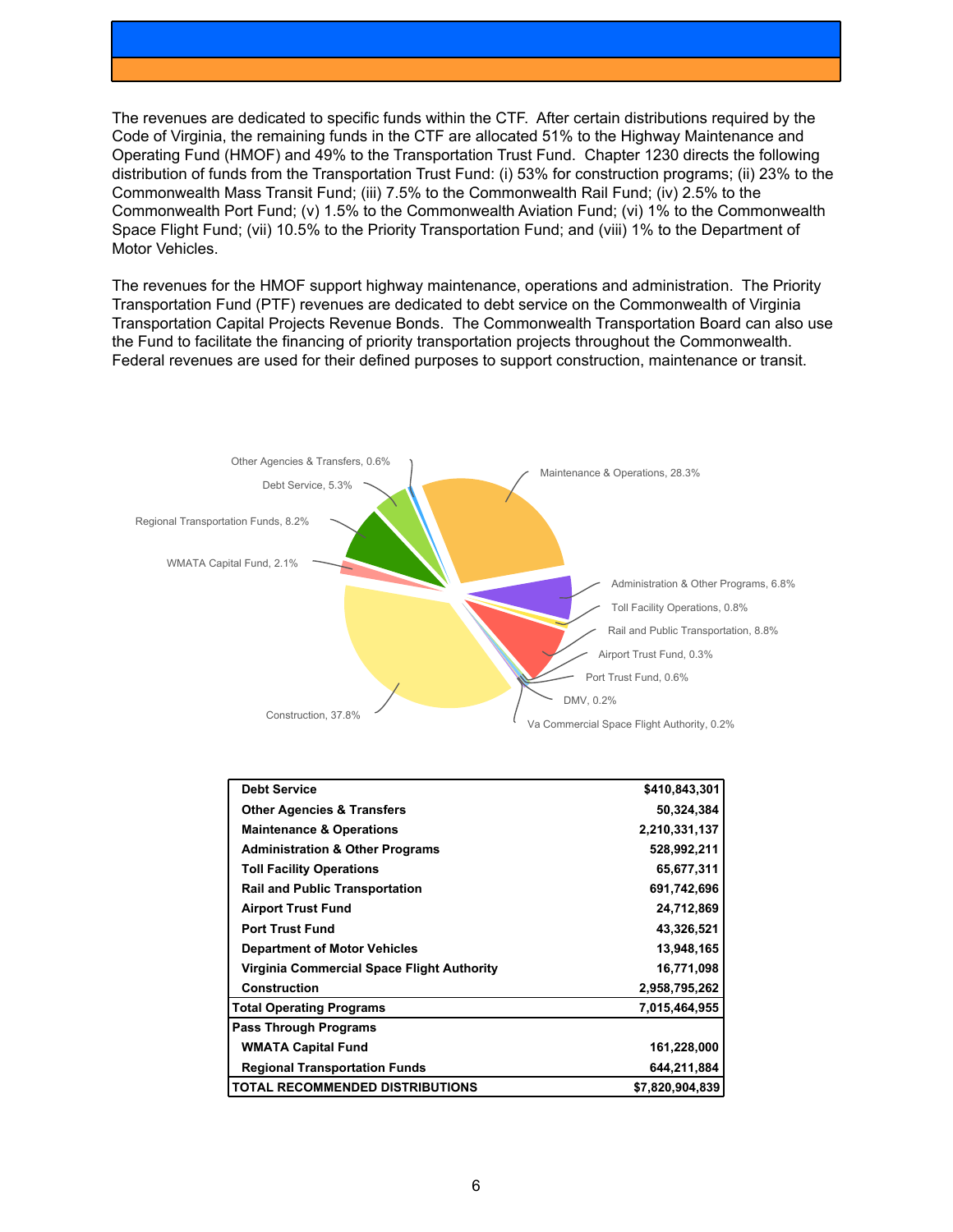<span id="page-6-0"></span>

| <b>STATE REVENUE SOURCES</b>                                                       | FY 2020         | FY 2021         | <b>INCREASE</b><br>(DECREASE) |
|------------------------------------------------------------------------------------|-----------------|-----------------|-------------------------------|
| <b>Commonwealth Transportation Fund</b>                                            | \$              | \$3,864,213,900 | \$3,864,213,900 1             |
| <b>Highway Maintenance &amp; Operating Fund</b><br>(HMOF)                          | 2,065,612,623   | 46,331,334      | $(2,019,281,289)$ 1           |
| <b>Transportation Trust Fund (TTF) and Other</b><br><b>State Revenue</b>           |                 |                 |                               |
| Revenue Available for TTF Distribution                                             | 1,025,700,000   |                 | $(1,025,700,000)$ 1           |
| <b>Interest Earnings</b>                                                           | 1,981,579       | 3,325,000       | 1,343,421                     |
| <b>Toll Facilities</b>                                                             | 85,455,257      | 68,633,061      | $(16,822,196)$ <sup>2</sup>   |
| <b>Local Revenue Sources</b>                                                       | 171,403,918     | 171,012,372     | (391, 546)                    |
| <b>Project Participation - Regional Entities</b>                                   | 875,369,221     | 1,373,469,013   | 498,099,792 3                 |
| <b>CPR Bonds</b>                                                                   | 50,000,000      | 50,000,000      |                               |
| <b>GARVEE Bonds</b>                                                                | 101,205,768     | 98,000,000      | (3,205,768)                   |
| Route 58 Bonds                                                                     | 150,908,817     |                 | $(150,908,817)^4$             |
| I-66 Outside the Beltway Concession Fee<br>Payment/Interest                        | 12,174,466      | 5,303,401       | (6,871,065)                   |
| Concession Fee/Contribution -<br>I-95/Fredericksburg Extension Project             | 107,880,000     |                 | 5<br>(107, 880, 000)          |
| Interstate 81 Corridor Improvement Fund                                            | 103,500,000     | 55,100,000      | $(48,400,000)^6$              |
| Statewide Interstate Improvement Fund                                              | 53,900,000      |                 | $(53,900,000)$ <sup>1</sup>   |
| Special Fund Account for the Highway<br><b>Construction District Grant Program</b> |                 |                 |                               |
| <b>Other Trust Fund Revenue</b>                                                    | 346,603,986     | 131,084,801     | (215, 519, 185)               |
| <b>Total TTF and Other Revenue</b>                                                 | 3,086,083,012   | 1,955,927,648   | (1, 130, 155, 364)            |
| Priority Transportation Fund (PTF)                                                 |                 |                 |                               |
| <b>State Revenue</b>                                                               | 241,636,098     | 49,122,654      | $(192, 513, 444)$ 1           |
| <b>Total PTF</b>                                                                   | 241,636,098     | 49,122,654      | (192, 513, 444)               |
| Pass Through Revenues                                                              |                 |                 |                               |
| Revenue Dedicated to WMATA Capital Fund                                            | 133,595,000     | 141,228,000     | 7,633,000                     |
| <b>State Revenue for Regional Entities</b>                                         | 485,100,000     | 610,800,000     | 125,700,000                   |
| <b>Total Pass Through Revenues</b>                                                 | 618,695,000     | 752,028,000     | 133,333,000                   |
| <b>TOTAL STATE REVENUES</b>                                                        | 6,012,026,733   | 6,667,623,536   | 655,596,803                   |
| <b>Federal Funding Sources</b>                                                     |                 |                 |                               |
| Federal Highway Administration (FHWA)                                              | 1,130,744,944   | 1,105,543,831   | (25, 201, 113)                |
| Federal Transit Administration (FTA)                                               | 44,632,864      | 47,737,472      | 3,104,608                     |
| <b>Total Federal Funding</b>                                                       | 1,175,377,808   | 1,153,281,303   | (22,096,505)                  |
| <b>TOTAL COMMONWEALTH</b><br><b>TRANSPORTATION FUNDS</b>                           | \$7,187,404,541 | \$7,820,904,839 | \$633,500,298                 |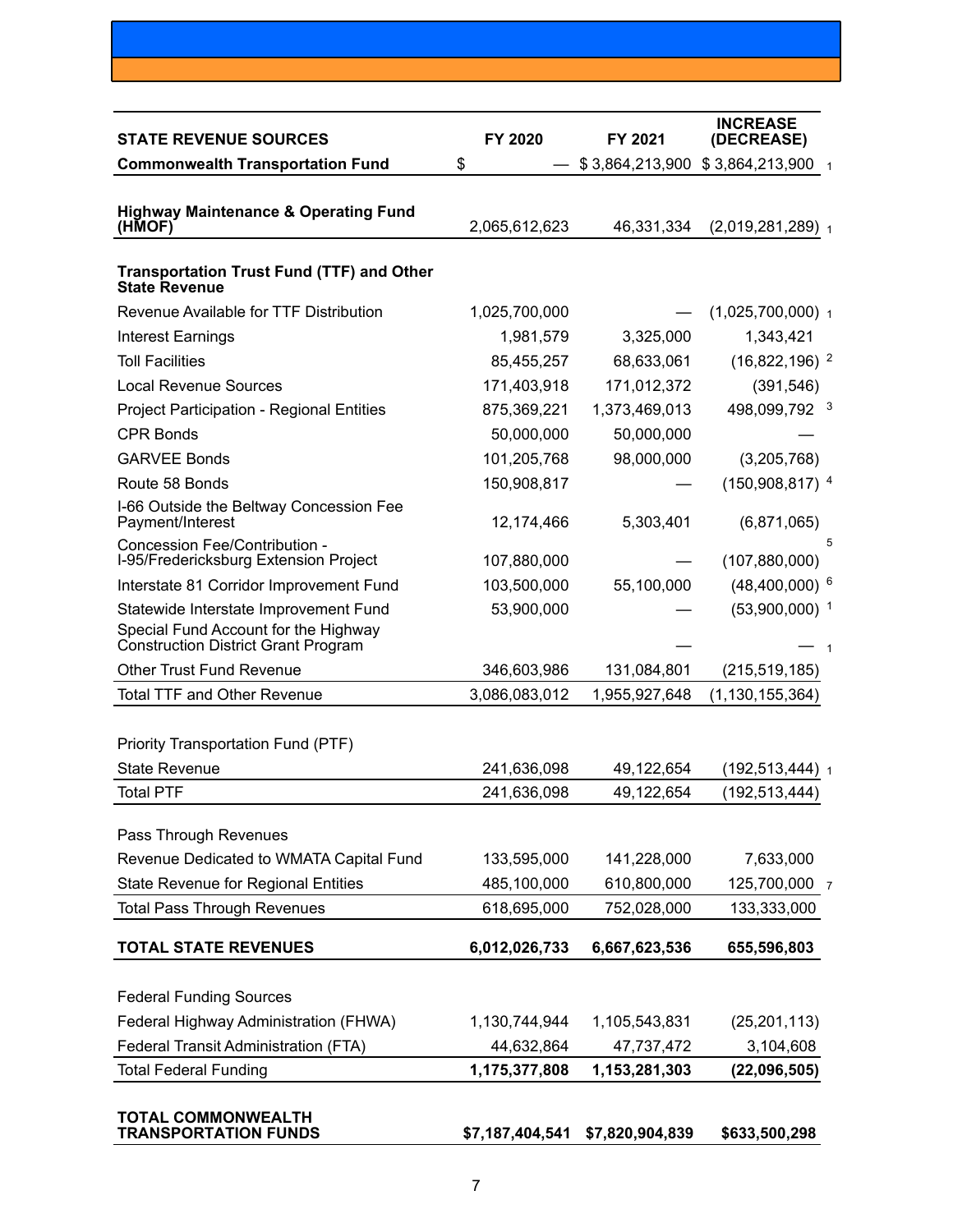| <b>DISTRIBUTION OF REVENUE SOURCES</b>                                         | FY 2020       | FY 2021       | <b>INCREASE</b><br><b>(DECREASE)</b> |
|--------------------------------------------------------------------------------|---------------|---------------|--------------------------------------|
| <b>Debt Service</b>                                                            |               |               |                                      |
| <b>Toll Facilities Debt</b>                                                    | \$3,190,600   | \$2,955,750   | (\$234,850)                          |
| Northern Virginia Transportation District                                      | 22,372,340    | 17,960,090    | (4, 412, 250)                        |
| Oak Grove Connector                                                            | 1,990,750     | 2,118,339     | 127,589                              |
| Route 28                                                                       | 8,639,519     | 8,644,519     | 5,000                                |
| Route 58                                                                       | 36,393,250    | 48,092,837    | 11,699,587                           |
| <b>GARVEE Bonds</b>                                                            | 123,804,416   | 134,817,616   | 11,013,200                           |
| <b>CPR Bonds</b>                                                               | 192,136,098   | 196,254,150   | 4,118,052                            |
| Other                                                                          | 17,064,722    |               | (17,064,722)                         |
| <b>Total Debt Service</b>                                                      | 405,591,695   | 410,843,301   | 5,251,606                            |
| Other Agencies & Transfers                                                     |               |               |                                      |
| <b>Trust Fund Management</b>                                                   | 2,933,496     | 3,021,501     | 88,005                               |
| Support to Other State Agencies (excludes DRPT)                                | 66,752,555    | 41,803,857    | $(24,948,698)$ <sup>8</sup>          |
| <b>Indirect Costs</b>                                                          | 5,338,860     | 5,499,026     | 160,166                              |
| <b>Total State Agencies</b>                                                    | 75,024,911    | 50,324,384    | (24, 700, 527)                       |
| Maintenance & Operations                                                       |               |               |                                      |
| Highway System Maintenance                                                     | 1,728,110,573 | 1,741,888,121 | 13,777,548                           |
| Financial Assist. to Localities for Ground<br><b>Transportation - Cities</b>   | 388,661,833   | 397,832,085   | 9,170,252                            |
| Financial Assist. to Localities for Ground<br><b>Transportation - Counties</b> | 69,360,034    | 70,610,931    | 1,250,897                            |
| Total Maintenance & Operations                                                 | 2,186,132,440 | 2,210,331,137 | 24,198,697 9                         |
| Tolls, Administration & Other Programs                                         |               |               |                                      |
| Ground Transportation System Planning and<br>Research                          | 77,685,632    | 79,132,074    | 1,446,442                            |
| Environmental Monitoring & Compliance                                          | 23,494,379    | 40,930,642    | 17,436,263<br>10                     |
| Administrative and Support Services                                            | 297,615,020   | 300,397,680   | 2,782,660                            |
| Program Management and Direction                                               | 43,617,081    | 44,231,815    | 614,734                              |
| <b>Toll Facilities Operations</b>                                              | 45,814,657    | 28,927,311    | (16, 887, 346)                       |
| <b>Toll Facility Revolving Account</b>                                         | 36,450,000    | 36,750,000    | 300,000                              |
| Capital Outlay                                                                 | 30,000,000    | 64,300,000    | 34,300,000 11                        |
| Total Tolls, Administration & Other Programs                                   | 554,676,769   | 594,669,522   | 39,992,753                           |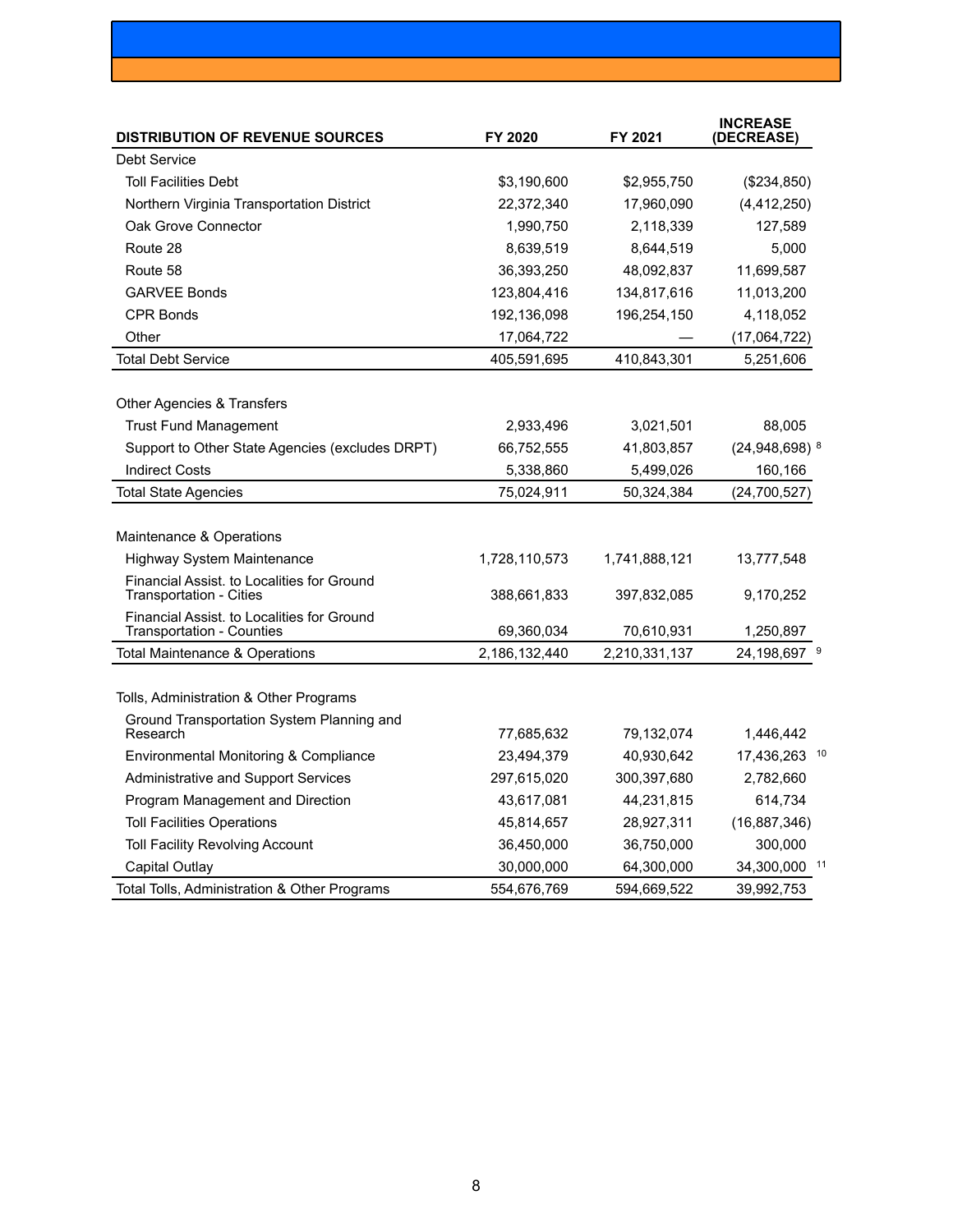| <b>DISTRIBUTION OF REVENUE SOURCES</b>                                           | FY 2020       | FY 2021       | <b>INCREASE</b><br>(DECREASE) |
|----------------------------------------------------------------------------------|---------------|---------------|-------------------------------|
| <b>Transit and Rail Funds</b>                                                    |               |               |                               |
| Share of TTF Distribution for Transit                                            | \$149,074,683 | \$333,468,687 | \$184,394,004                 |
| Other revenue dedicated to Transit                                               | 99,300,000    | 15,375,000    | (83,925,000)                  |
| Share of TTF Distribution for Rail                                               |               | 96,010,864    | 96,010,864                    |
| Surface Transportation Program                                                   | 27,116,263    |               | (27, 116, 263)                |
| Federal Transit Authority (FTA)                                                  | 44,632,864    | 47,737,472    | 3,104,608                     |
| CMAQ (without State Match)                                                       | 26,949,976    | 32,849,378    | 5,899,402 12                  |
| STP Regional (without State Match)                                               | 6,257,922     | 10,659,172    | 4,401,250 12                  |
| Rail Fund (with prior year adjustments)                                          | 21,600,000    | (1,700,000)   | $(23,300,000)$ <sup>1</sup>   |
| <b>Interest Earnings</b>                                                         | 1,460,000     | 3,090,000     | 1,630,000                     |
| Motor Fuels Tax to Commonwealth Mass Transit<br>Fund                             | 33,700,000    |               | 1<br>(33,700,000)             |
| <b>Metro Matters</b>                                                             | 50,000,000    | 50,000,000    |                               |
| Recordation Taxes for Transit Operating                                          | 38,900,000    |               | $(38,900,000)$ <sup>1</sup>   |
| Intercity Passenger Rail Operating and Capital Fund<br>(IPROC)                   | 56,200,000    |               | (56, 200, 000)                |
| Mass Transit Fund-Support from Construction                                      | 12,301,976    | 14,877,135    | 2,575,159 10                  |
| Priority Transportation Fund for Atlantic Gateway and<br>the Rail Initiative     | 32,700,000    | 88,560,988    | 13<br>55,860,988              |
| Other                                                                            | 852,000       | 814,000       | (38,000)                      |
| <b>Subtotal Transit and Rail Funds</b>                                           | 601,045,684   | 691,742,696   | 90,697,012                    |
| Pass Through Revenue for WMATA Capital                                           |               |               |                               |
| Dedicated Revenue for WMATA Capital Fund                                         | 133,595,000   | 141,228,000   | 7,633,000 14                  |
| Transfer from NVTD Fund for WMATA Capital Fund                                   | 20,000,000    | 20,000,000    |                               |
| Subtotal WMATA Capital Fund                                                      | 153,595,000   | 161,228,000   | 7,633,000                     |
| <b>Airport Trust Fund</b>                                                        |               |               |                               |
| Airports - Share of TTF Distribution                                             | 24,338,724    | 25,367,269    | 1,028,545                     |
| Revision from prior year                                                         |               | (779, 400)    | (779, 400)                    |
| Airports - Interest Earnings                                                     | 125,000       | 125,000       |                               |
| <b>Total Airport Trust Fund</b>                                                  | 24,463,724    | 24,712,869    | 249,145                       |
| Port Trust Fund                                                                  |               |               |                               |
| Ports - Share of TTF Distribution                                                | 42,592,766    | 44,390,471    | 1,797,705                     |
| Revision from prior year                                                         |               | (1,363,950)   | (1,363,950)                   |
| Ports - Interest Earnings                                                        | 300,000       | 300,000       |                               |
| <b>Total Port Trust Fund</b>                                                     | 42,892,766    | 43,326,521    | 433,755                       |
| Department of Motor Vehicles - Share of TTF<br>Distribution                      |               | 13,948,165    | 1<br>13,948,165               |
| Virginia Commercial Space Flight Authority - Share of<br><b>TTF Distribution</b> |               | 16,771,098    | 1<br>16,771,098               |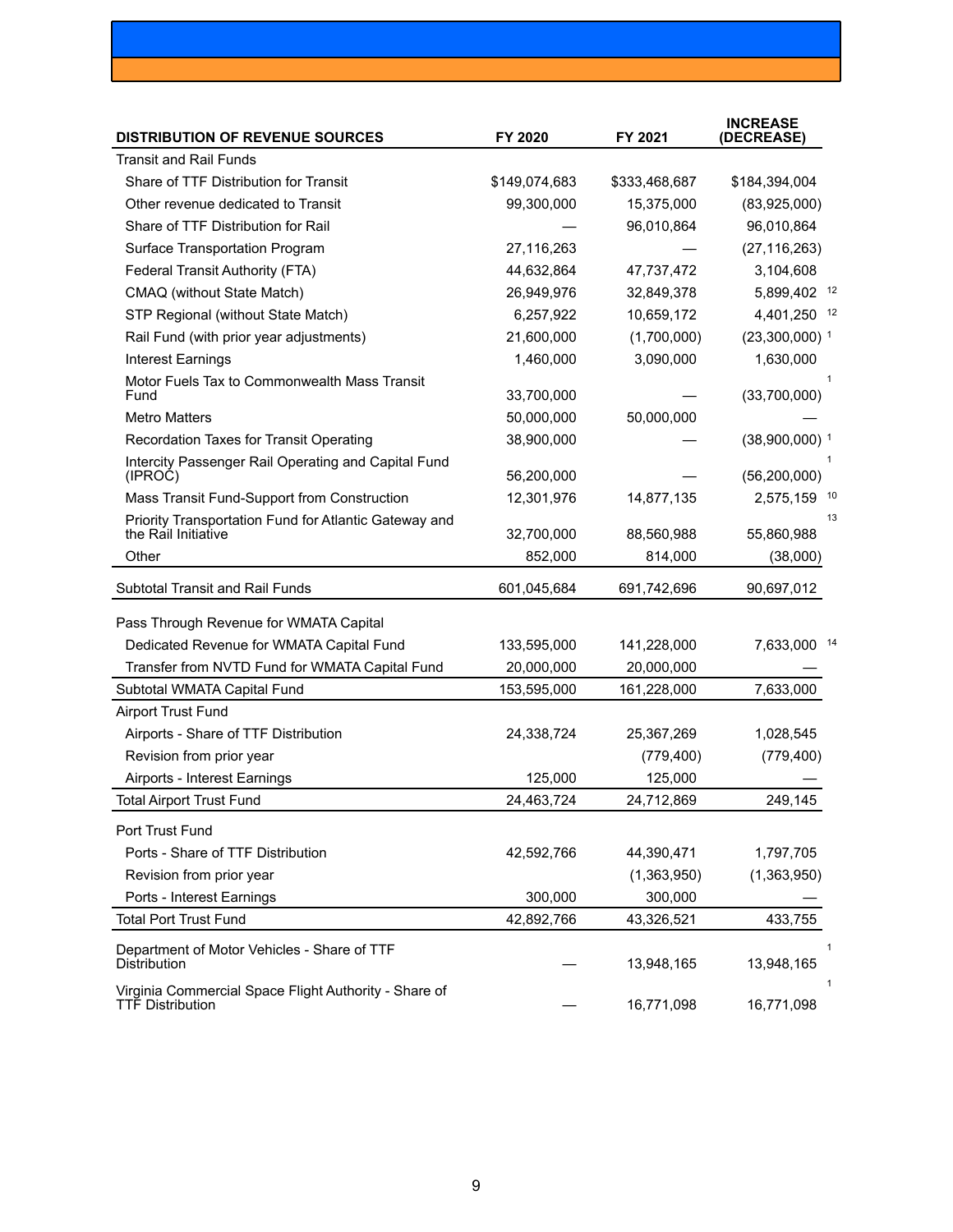| <b>DISTRIBUTION OF REVENUE SOURCES</b>                          | FY 2020         | FY 2021         | <b>INCREASE</b><br>(DECREASE) |
|-----------------------------------------------------------------|-----------------|-----------------|-------------------------------|
| Pass Through Revenue Allocations                                |                 |                 |                               |
| Central Virginia Transportation Fund                            | \$—             | \$136,900,000   | \$136,900,000                 |
| Northern Virginia Transportation Fund                           | 283,400,000     | 299,311,884     | 15,911,884                    |
| Hampton Roads Transportation Fund                               | 201,700,000     | 181,900,000     | (19,800,000)                  |
| Hampton Roads Regional Transit Fund                             |                 | 26,100,000      | 26,100,000                    |
| <b>Total Regional Transportation Programs</b>                   | 485,100,000     | 644,211,884     | 159,111,884                   |
| Construction                                                    |                 |                 |                               |
| Financial Assistance to Localities for Ground<br>Transportation | 15,747,373      | 15,896,079      | 148,706                       |
| State of Good Repair Program                                    | 40,082,305      | 288,616,106     | 248,533,801                   |
| <b>High Priority Projects Program</b>                           | 142,346,528     | 206,915,853     | 64,569,325                    |
| <b>Construction District Grant Programs</b>                     | 141,266,528     | 298,920,540     | 157,654,012                   |
| Specialized State and Federal Programs                          | 2,047,561,778   | 2,148,446,684   | 100,884,906                   |
| Legacy Construction Formula Programs                            | 271,877,040     |                 | (271, 877, 040)               |
| <b>Total Construction</b>                                       | 2,658,881,552   | 2,958,795,262   | 299,913,710                   |
| DISTRIBUTION OF COMMONWEALTH<br><b>TRANSPORTATION FUNDS</b>     | \$7,187,404,541 | \$7,820,904,839 | \$633,500,298                 |
| <b>Agency Funding Summary:</b>                                  |                 |                 |                               |
| <b>VDOT</b>                                                     | \$6,430,409,343 | \$6,992,613,613 | \$562,204,270                 |
| <b>Less Support to DRPT</b>                                     | (65,001,976)    | (123, 438, 123) | (58, 436, 147)                |
| <b>VDOT (Net)</b>                                               | 6,365,407,367   | 6,869,175,490   | 503,768,123                   |
| <b>DRPT</b>                                                     | 754,640,684     | 852,970,696     | 98,330,012                    |
| <b>Ports</b>                                                    | 42,892,766      | 43,326,521      | 433,755                       |
| <b>Aviation</b>                                                 | 24,463,724      | 24,712,869      | 249,145                       |
| <b>DMV</b>                                                      |                 | 13,948,165      | 13,948,165                    |
| <b>Space Flight Authority</b>                                   |                 | 16,771,098      | 16,771,098                    |
| <b>Grand Total</b>                                              | \$7,187,404,541 | \$7,820,904,839 | \$633,500,298                 |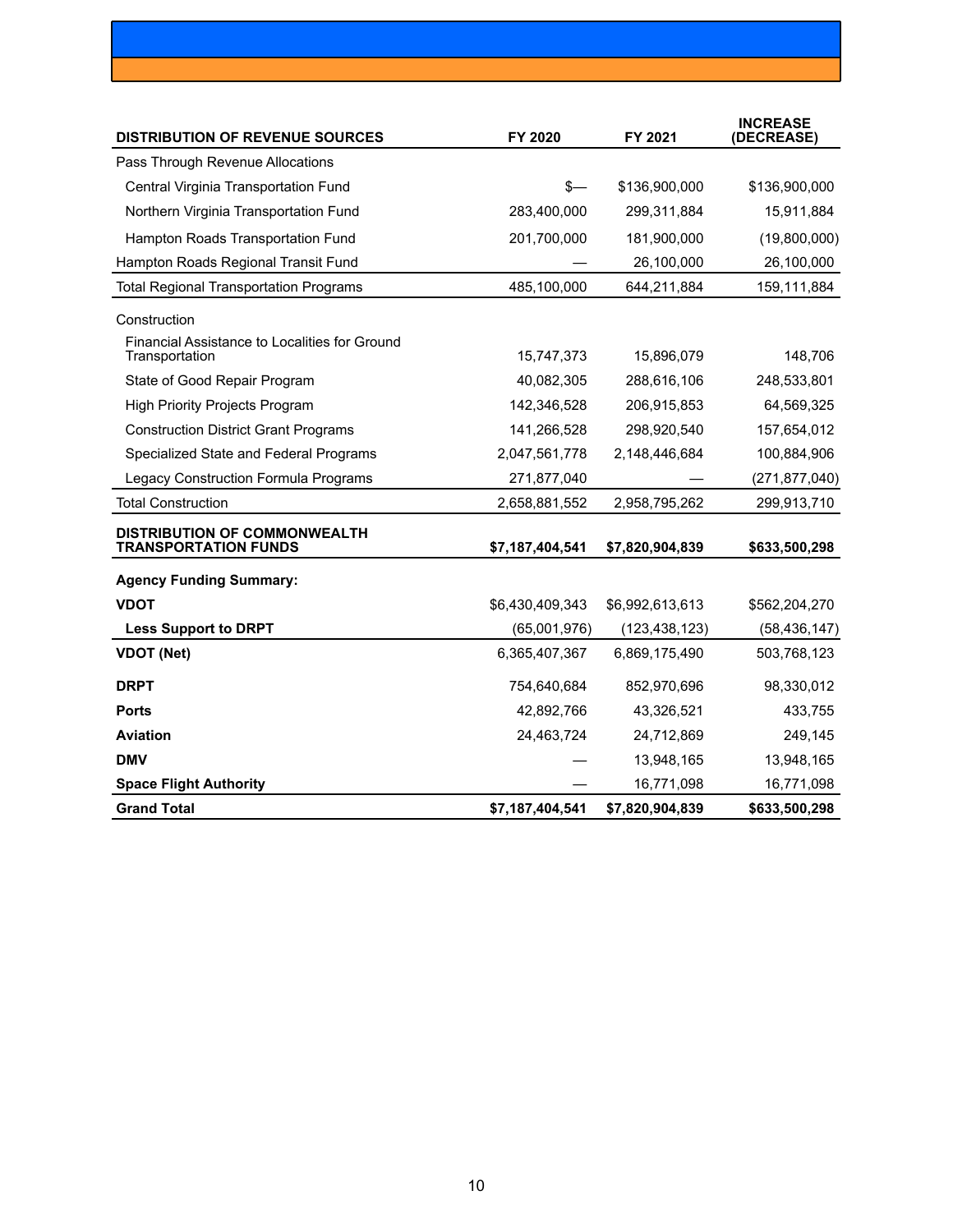# CTF State Revenue Details

<span id="page-10-0"></span>

| <b>STATE REVENUE SOURCES</b>    | FY 2020         | FY 2021         | <b>INCREASE</b><br>(DECREASE) |
|---------------------------------|-----------------|-----------------|-------------------------------|
| State Tax on Motor Fuels        | \$903,000,000   | \$963,700,000   | \$60,700,000                  |
| Road Tax                        | 11,900,000      | 44,700,000      | 32,800,000                    |
| Retail Sales & Use Tax          | 1,115,500,000   | 1,021,600,000   | (93,900,000)                  |
| Motor Vehicle Sales and Use Tax | 921,300,000     | 886,600,000     | (34,700,000)                  |
| International Registration Plan | 65,000,000      | 73,700,000      | 8,700,000                     |
| Motor Vehicle Licenses          | 261,300,000     | 223,500,000     | (37,800,000)                  |
| <b>Miscellaneous Revenues</b>   | 17,900,000      | 17,900,000      |                               |
| Motor Vehicle Rental Tax        | 43,500,000      | 43,300,000      | (200,000)                     |
| <b>Aviation Fuels Tax</b>       | 2,000,000       | 2,000,000       |                               |
| Highway Use Fee                 |                 | 38,000,000      | 38,000,000                    |
| Insurance Premium               | 188,000,000     | 181,400,000     | (6,600,000)                   |
| <b>Recordation Tax</b>          | 43,600,000      | 45,300,000      | 1,700,000                     |
| <b>Total</b>                    | \$3,573,000,000 | \$3,541,700,000 | $($ \$31,300,000)             |

This is a comparison to the revenue estimate provided in the FY 2020 Budget adopted in June 2019 to the FY 2021 Budget.